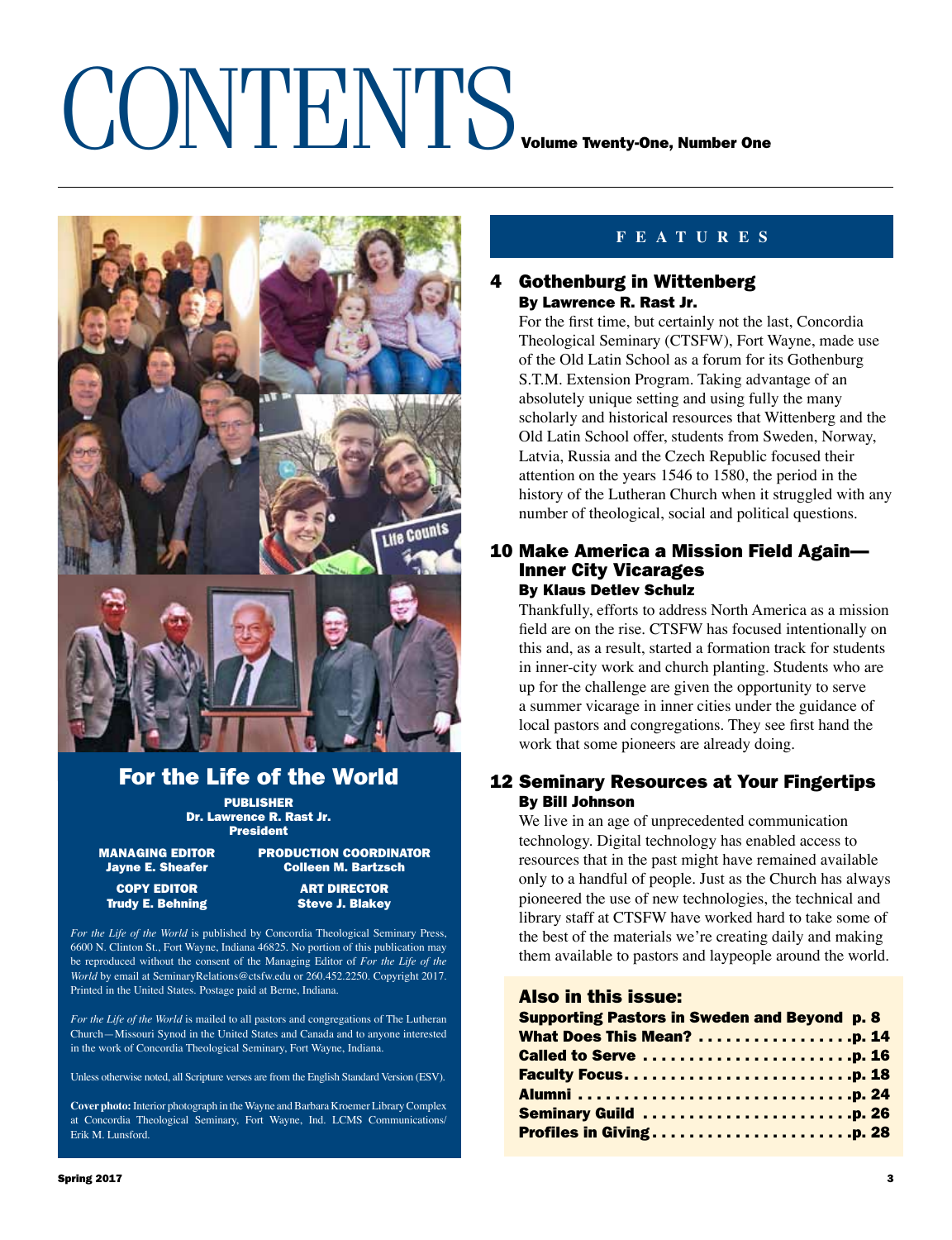### Make America a Mission Field Again Indica a Mission Field Again By Klaus Detlev Schulz



*The Rev. Roy Axel Coats, pastor of Lutheran Church of the Redeemer, visits the house of a member in Baltimore.* 

I n recent weeks and months, the political slogan "Make America great again!" reverberated throughout I this country. Maybe it would be a good idea for The Lutheran Church—Missouri Synod (LCMS) to have a slogan something like "Make America a mission field again!"

We shall refrain from the statistics to prove the point. One trend worth noting, however, is that the LCMS largely has its eyes set elsewhere—abroad. It's a field that captivates our Synod's congregations' attention most. In the December 2016 issue of the *Fort Wayne Lutheran*, the Rev. Paul S. Zimmerman, vacancy pastor at Prince of Peace Lutheran Church, Grabill, Indiana, reflected on a short-term mission trip to Guatemala. "Over the years I've found it's easier to get people to swing a hammer for the Lord than it is to get

them to teach Vacation Bible School for Him." In this way, much good is being done for churches that are in great need all over the world. However, in his provocative study "Toxic Charity," Robert D. Lupton, founder of Focused Community Strategies, Atlanta, Georgia, cautioned Christians in North America that much of the revenue raised and spent, which exceeds three billion dollars annually, creates dependencies and relationships overseas that if stopped, or not appropriately guided with a strategy, easily turn toxic.

One would hope that Christianity in North America comes to the full realization that this one-track orientation to the world outside is not always as healthy as it at first seems. Two factors affected by that trend come to mind. First, for a decade career missionaries of the LCMS have had to raise their own support. Second, large areas in North America, inner cities in particular, are in dire need of compassionate ministries, and especially of the important message of Christ's forgiveness that is given freely as a gift. These areas had once been the Synod's backyard, but now stand abandoned and neglected. They deserve our attention once again. One student in the Concordia Theological Seminary (CTSFW), Fort Wayne, Ph.D. in Missiology Program is an ordained pastor of the LCMS working among the Muslim communities in Chicago. Originally, a Muslim himself from Lebanon, he converted to Christianity as an adult and now serves under difficult conditions. Similarly, another recent CTSFW graduate, an SMP educated, bi-vocational African American pastor, serves a congregation in downtown, a neighborhood in which his members are literally dodging bullets.

Thankfully, efforts to address North America as a mission field are on the rise. CTSFW has intentionally focused on this, and as a result started a formation track for students in inner-city work and church planting. Students who are up for the challenge are given the opportunity to serve a summer vicarage in inner cities under the guidance of local pastors and congregations. They see first hand the work that some pioneers are already doing. We wish to thank such pastors and